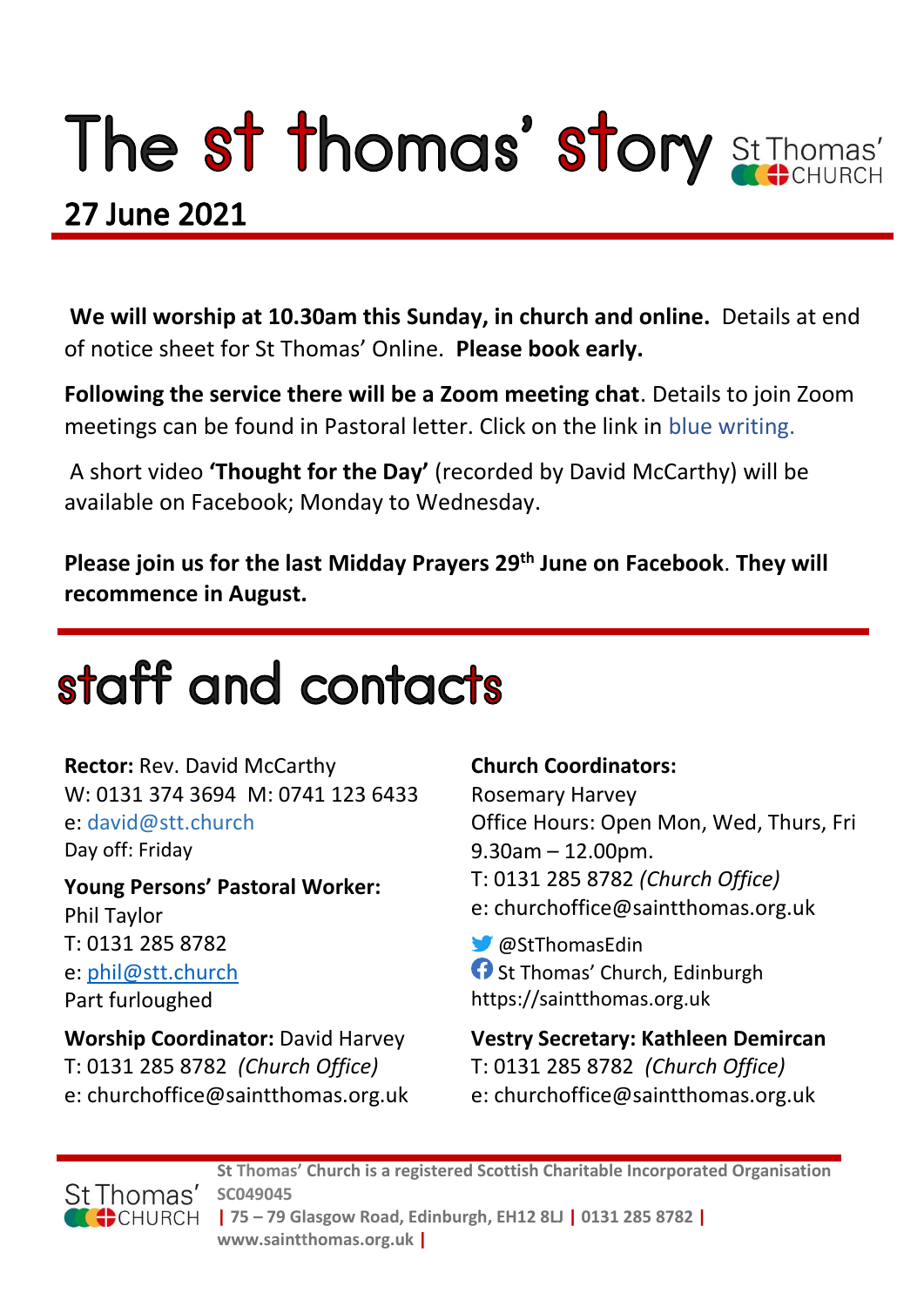**St Thomas' office will be closed on Friday 2nd July. Please book for Sunday's service on 4th July by 12noon on Thursday 1st July,** *thank you.* Please book for in-person at services as early as possible. We can take bookings two weeks in advance.

**WHATSAPP PRAYER GROUP:** This is an invitation to all of the St Thomas' family to join a new WhatsApp Prayer Group. This will run alongside the rest of the Prayer Ministry and will be primarily for quick prayer requests for friends and family.

It is not the intention that there will be a lot of 'chat' or messaging within the group. Anyone wishing to respond to any prayer request will be encouraged to respond directly to the individual concerned.

The group's administrators will be Linda Henderson and Anne Grant. For more information, please contact either of us. If you would like to be part of this group please let Linda know, on 07891 059233.

If you would prefer to have prayer ministry by Zoom or Skype, or by phone, please contact the ministry team on [sttsprayer@gmail.com](mailto:sttsprayer@gmail.com) you can also contact us on this email if you would simply like the ministry team to pray about something; for instance, if someone in your family is ill.

#### **Coming Out of Lockdown – Legal Requirements**

Since Easter, it has been great to gather for worship together on Sundays.

However, we remain under some difficult restrictions –

- We are limited in how many can be present in our building
- We must maintain social distancing of 2m
- We must ensure that surfaces are regularly sanitised
- Congregational singing is not permitted
- The law says we must require people to wear masks

We remain hopeful that as we go through summer, some or all of these

restrictions will be lifted. For now, they remain law and we must follow them, or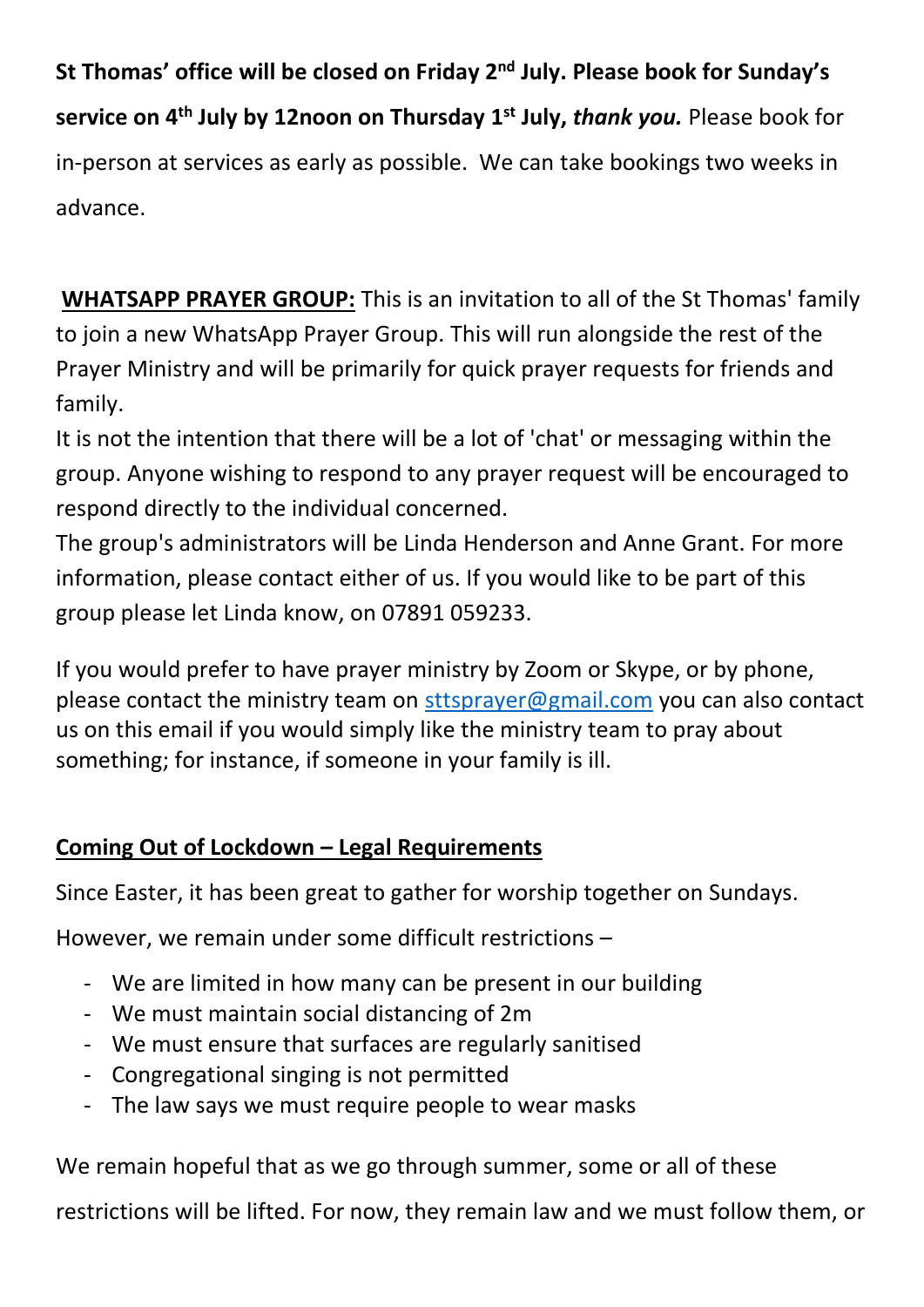risk intervention by the authorities. If we had an outbreak focussed on St T's, we would run the risk of our in-person worship being stopped. It is therefore essential that we abide by the regulations as best we can, believing that they will help keep everyone safe and confident to worship with us.

A few weeks ago, a visitor to the congregation wore a lanyard indicating that they were exempt from wearing a mask. That was a helpful indicator and put others at ease, so we ask that those who can't wear masks do the same. It helps others who worry about this and means that awkward questions are avoided! Please go to<http://exempt.scot/> to find out more.

**St Thomas' World Concern:** If you have a member log-in for the St Thomas' Church website, you will now be able to find monthly prayer updates from our mission partners and other mission and international news for prayer. Click on "updates" on the World Concern menu. If you don't have a log-in and would like one, please contact the office.

**Volunteers:** While we recognise that many among us need not to be too tied to volunteering duties, we should also be aware that will make restarting some of our ministries before the summer quite tricky. One example is the 'F.A.S.T. Club' which was piloted at Christmas time. It might be that we need to take our time to focus on putting together a strong programme and team for an August holiday club, which might then serve as a launch pad for the F.A.S.T. Club. I encourage you to prayerfully consider through the summer how to re-engage, how to serve, and how to give of your time. Many of us have had a year off serving at St Ts'. Once we have enjoyed the returning freedoms, we will all need to work together to help rebuild our fellowship, perhaps in new ways.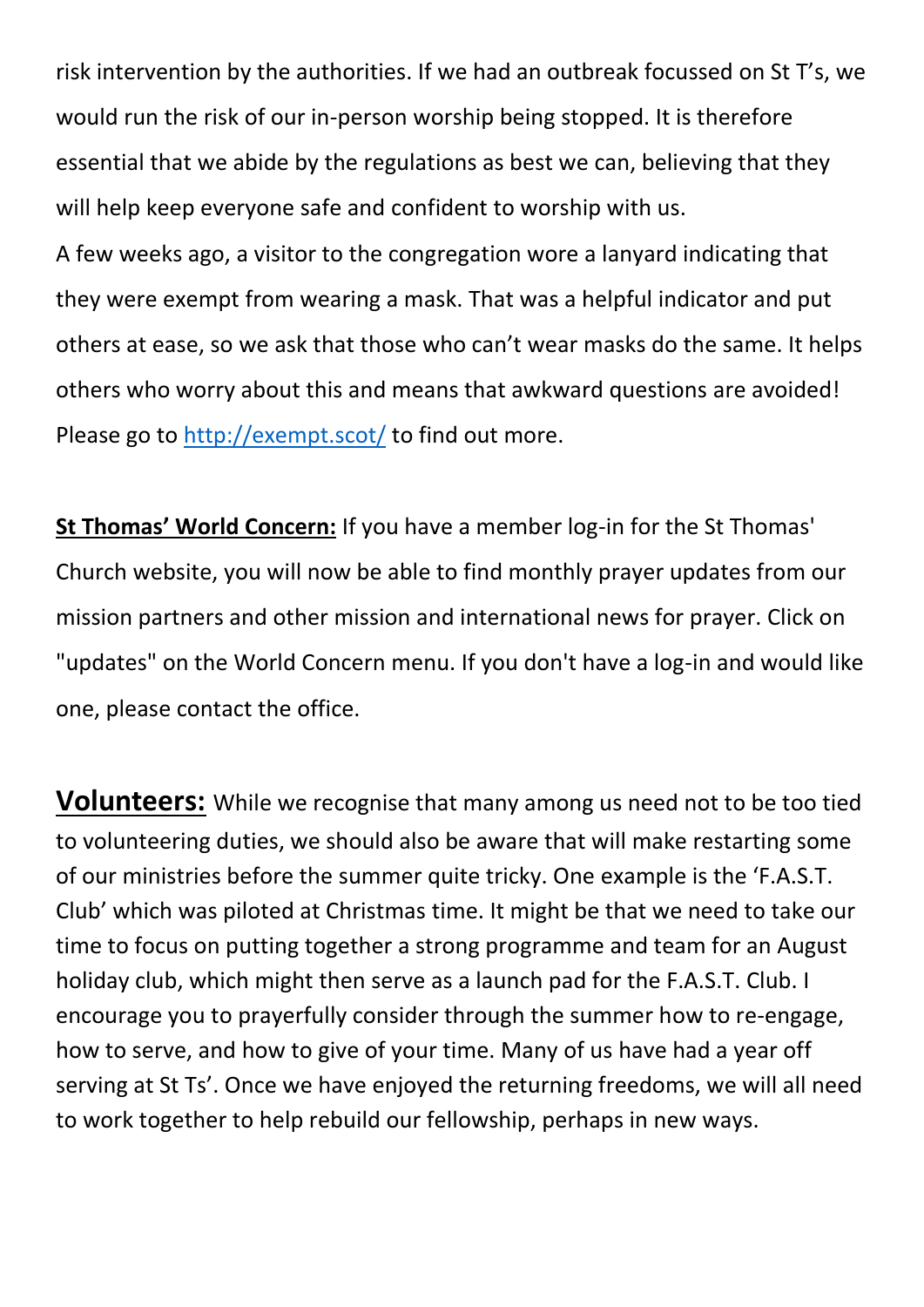### **St Thomas' Church Online Sunday 27 June 2021 to Sunday 4 July 2021**

#### **You must let the office know if you'd like to be present for any of our in-**

**person services**. This will assist with track and trace should it become necessary.

Our service at 10.30am will continue to be streamed online for those who

cannot join us in person.

Please note that all 'Zoom' meetings now require participants to enter a passcode. This feature has been added to boost the security and safety of those taking part.

Sunday worship and some other events are available online at: <https://www.facebook.com/stthomasedin> <https://www.youtube.com/channel/UC1r0Eq3PqBmxioDssYXCbGQ> <https://www.twitter.com/StThomasEdin>

#### **Sunday 27 June**

**@ 10.30am Online Worship Post Worship Chat** "Zoom" meeting details in Pastoral letter. **@ 6.30pm Zoom Prayer gathering, details in Pastoral letter.**

#### **Monday 28 June @ 4pm 'Rooted' Bible Study** "Zoom" meeting details in Pastoral letter or contact Kerstin Prill.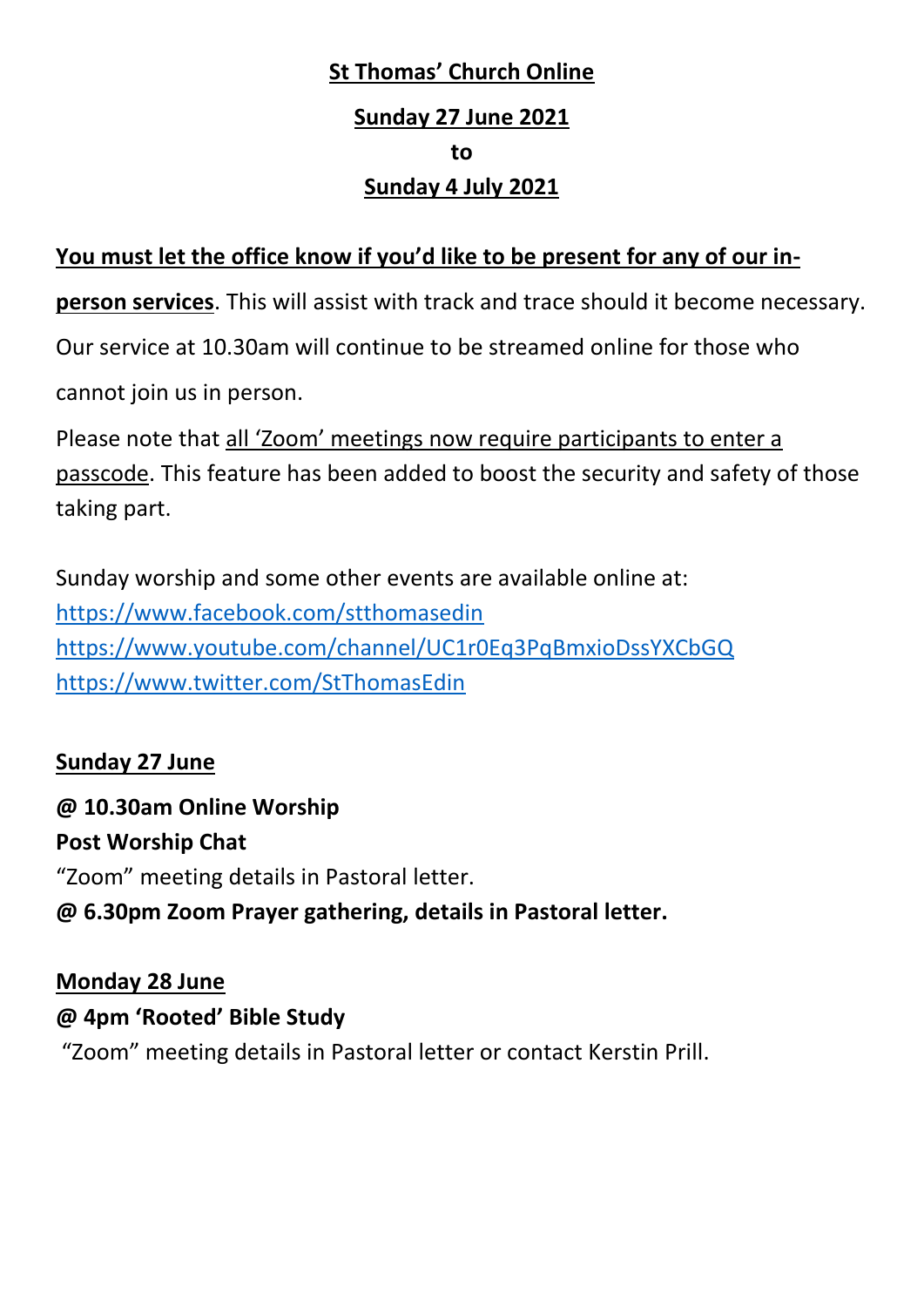#### **Tuesday 29 June**

#### **@ 12pm - Midday Prayer (Facebook)** *– last one until August*

#### **Wednesday 30 June**

#### **@ 4pm – 'Rooted' Bible Study**

"Zoom" meeting details in Pastoral letter or contact Kerstin Prill.

**Thursday 1 July**

#### **@ 10am-11am - 'Zoom' Coffee Online**

"Zoom" meeting details in Pastoral letter.

#### **No- Night Prayer (Facebook) –** *will recommence in August*

**Sunday 4 July**

**@ 10.30am Online Worship – Summer Fruit – Love – Phil Taylor Post-Worship Chat** 

"Zoom" meeting details in Pastoral letter.

#### **No - Zoom prayer gathering –** *will recommence in August***.**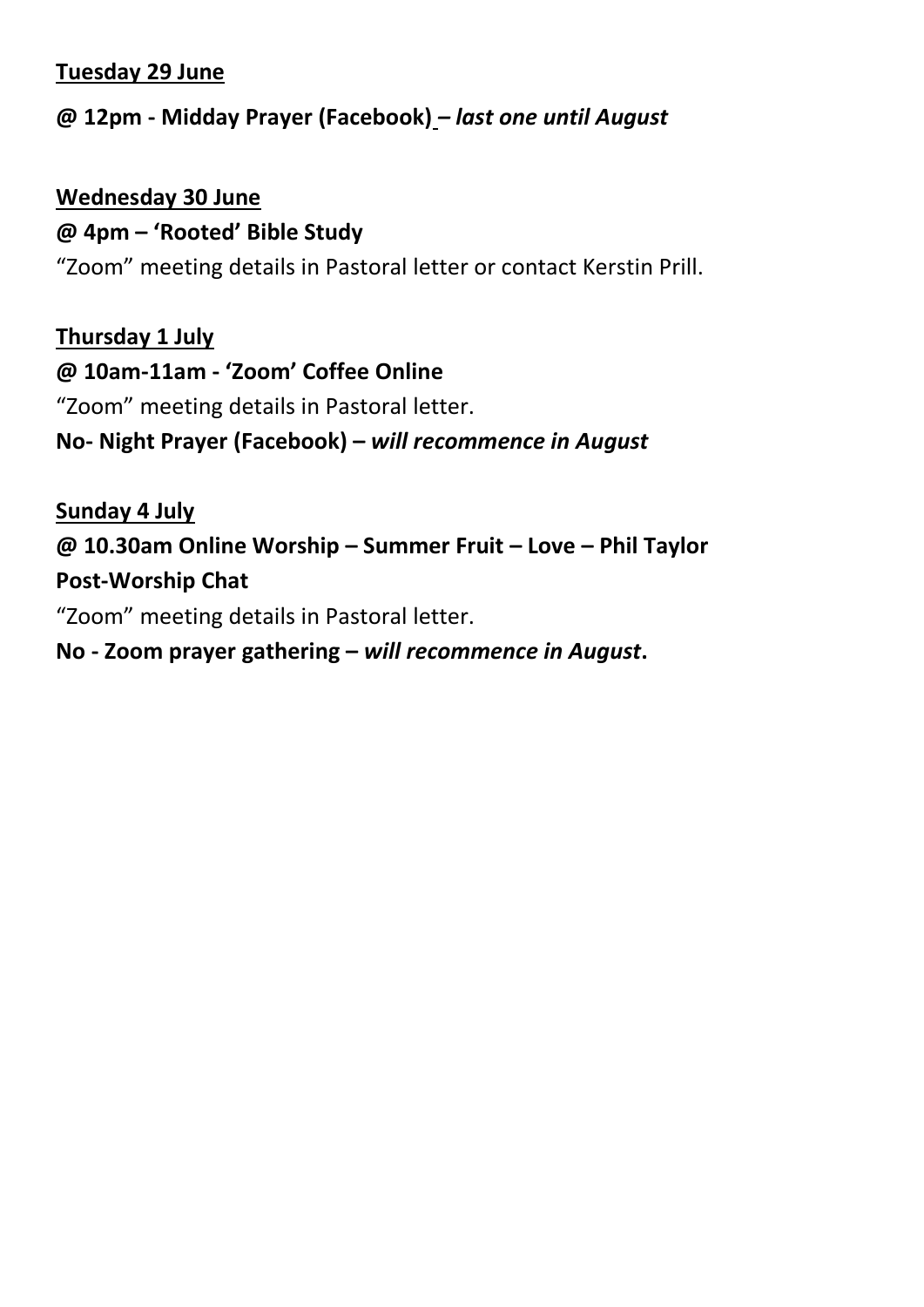# for our prayer

Give thanks for **Emily Robinson** & **Johnny Lowden** as they marry on Saturday 3 July – for a joyful day and a wonderful Christ-centred marriage.

Pray for the **funeral of Bill McGillivray** which takes place on Monday 12 July. For Bill's family and friends as they gather in person and online – that Jesus will be glorified and the hope of the resurrection proclaimed.

Pray for **Mike Parker** as he conducts the wedding ceremony and funeral service above.

Pray **for Shirley Winters and her family** following the death of Robert, her stepfather. For care and help for Shirley's mother, Sally. For comfort and peace for all.

Pray for the **Care Van Team** as they take help to homeless people on Sunday evening – for protection and fruitful conversation.

Give thanks for the **F@ST Club** for children on Friday afternoon this week. Pray for Phil Taylor and the team as they prepare, for a growth in numbers, continued resourcing, and much enthusiasm! Pray too for the plans for a **Holiday Club** in August

Pray for the **vestry and trustees** as they meet on Monday evening – for unity of vision and purpose

Pray for **Rob Hyder** and **Delia** as Rob recovers from surgery – for healing, grace, and strength.

For **Helen Eberstein** – who is now resident in Murrayfield Care Home.